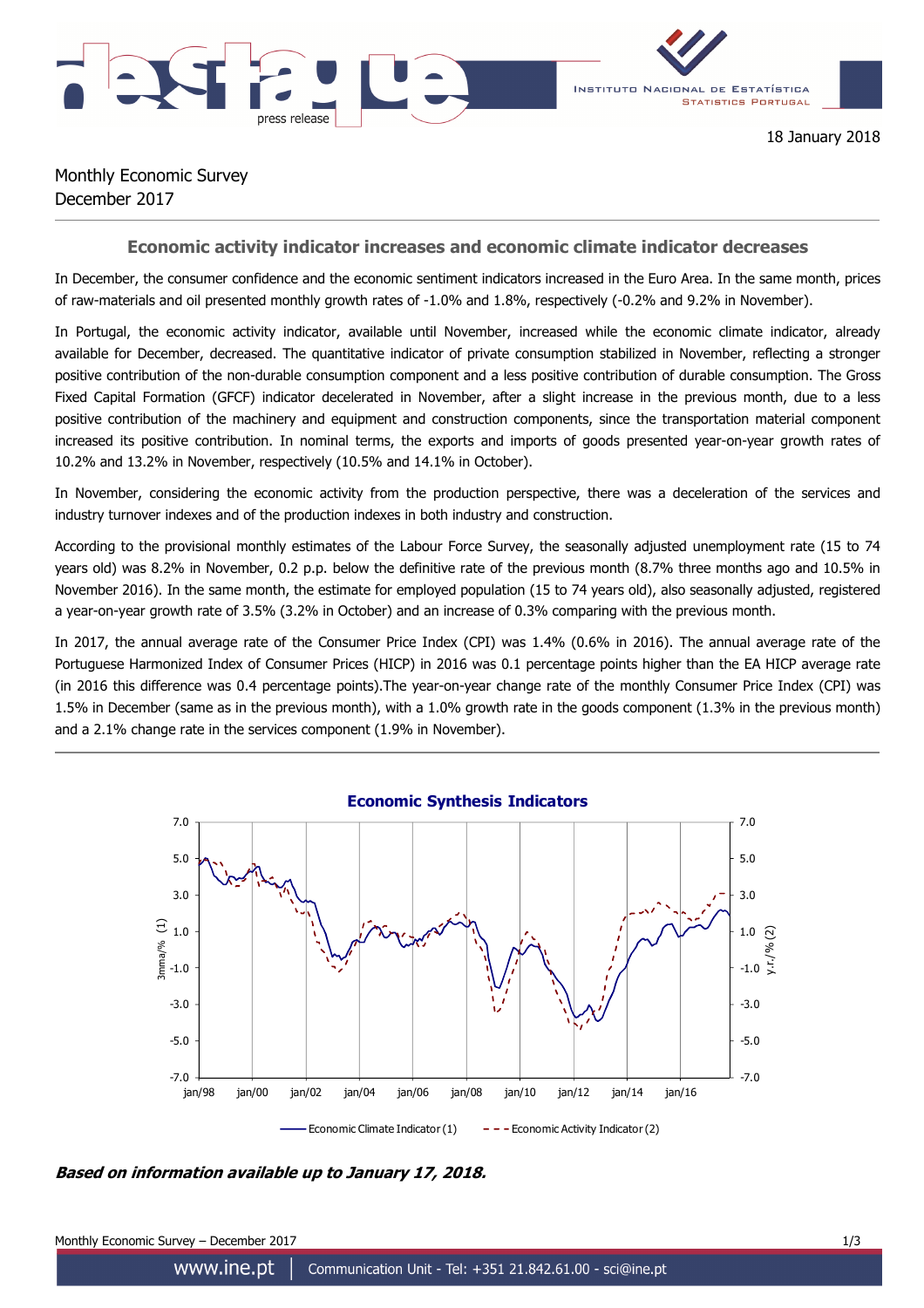



|                                                                                                                                                                                                                                | <b>Unit</b>        |                        | <b>Minimum</b> |                   | <b>Maximum</b> |                    | Year   |                           |        | <b>Quarter</b>            |             |                     |        |                           | <b>Month</b> |         |      |                |        |            |      |      |      |      |                       |           |       |
|--------------------------------------------------------------------------------------------------------------------------------------------------------------------------------------------------------------------------------|--------------------|------------------------|----------------|-------------------|----------------|--------------------|--------|---------------------------|--------|---------------------------|-------------|---------------------|--------|---------------------------|--------------|---------|------|----------------|--------|------------|------|------|------|------|-----------------------|-----------|-------|
|                                                                                                                                                                                                                                |                    | <b>First</b><br>Period |                |                   |                |                    |        |                           |        | 2016                      |             | 2017                |        | 2016                      |              |         |      |                |        |            |      | 2017 |      |      |                       |           |       |
|                                                                                                                                                                                                                                |                    |                        | <b>Value</b>   | Date              | <b>Value</b>   |                    |        | Date   2015   2016   2017 |        | $\mathbf{I}$ $\mathbf{V}$ | т.          | $\mathbf{H}$        | ш      | $\mathbf{I}$ $\mathbf{V}$ |              | Dec Jan |      | <b>Feb</b> Mar | Apr    | <b>May</b> | Jun  |      |      |      | Jul   Aug   Sep   Oct | Nov Dec   |       |
|                                                                                                                                                                                                                                |                    |                        |                |                   |                |                    |        |                           |        |                           |             |                     |        |                           |              |         |      |                |        |            |      |      |      |      |                       |           |       |
| National Accounts (a)                                                                                                                                                                                                          |                    |                        |                |                   |                |                    |        |                           |        |                           |             |                     |        |                           |              |         |      |                |        |            |      |      |      |      |                       |           |       |
| <b>GDP</b>                                                                                                                                                                                                                     | s.a/y.r./%         | 1996.I                 | $-4.5$         | 2012.IV           | 5.0            | $1998.\n\text{II}$ | 1.8    | 1.5                       |        | 2.2                       | 2.8         | 3.0                 | 2.5    |                           |              |         |      |                |        |            |      |      |      |      |                       |           |       |
| Private Consumption                                                                                                                                                                                                            | s.a/y.r./%         | 1996.I                 | $-6.2$         | 2011.IV           | 6.5            | 1999.I             | 2.3    | 2.1                       |        | 2.9                       | 2.4         | 1.9                 | 2.5    |                           |              |         |      |                |        |            |      |      |      |      |                       |           |       |
| Public Consumption                                                                                                                                                                                                             | s.a/y.r./%         | 1996.I                 | $-3.9$         | $2011.\text{III}$ | 7.2            | 1998.III           | 1.3    | 0.6                       |        | 0.0                       | -0.3        | $-0.6$              | 0.2    |                           |              |         |      |                |        |            |      |      |      |      |                       |           |       |
| Gross Capital Formation                                                                                                                                                                                                        | s.a/y.r./%         | 1996.I                 | $-26.3$        | 2011.IV           | 16.1           | 1997.I             | 6.4    | 0.9                       | $\sim$ | 6.3                       | 7.9         | 10.1                | 10.4   |                           |              |         |      |                |        |            |      |      |      |      |                       |           |       |
| Exports of Goods and Services                                                                                                                                                                                                  | s.a/y.r./%         | 1996.I                 | $-18.1$        | 2009.I            | 14.1           | 2006.IV            | 6.1    | 4.1                       | $\sim$ | 6.0                       | 9.7         | 7.9                 | 6.6    | ۰                         |              |         |      |                |        |            |      |      |      |      |                       |           |       |
| Imports of Goods and Services                                                                                                                                                                                                  | s.a/y.r./%         | 1996.I                 | $-14.8$        | 2009.II           | 16.1           | 1998.I             | 8.5    | 4.1                       | $\sim$ | 7.3                       | 9.1         | 7.1                 | 8.3    |                           |              |         |      |                |        |            |      |      |      |      |                       |           |       |
| Contribution of internal demand for GDP change rate                                                                                                                                                                            | p.p.               | 1996.I                 | $-10.5$        | 2011.IV           | 8.5            | 1998.IV            | 2.8    | 1.6                       |        | 3.0                       | 2.8         | 2.8                 | 3.4    |                           |              |         |      |                |        |            |      |      |      |      |                       |           |       |
| Contribution of external demand for GDP change r.                                                                                                                                                                              | p.p.               | 1996.I                 | $-3.3$         | 1998.IV           | 7.3            | 2011.IV            | $-1.1$ | $-0.1$                    | $\sim$ | $-0.7$                    | 0.0         | 0.2                 | $-0.9$ |                           |              |         |      |                |        |            |      |      |      |      |                       |           |       |
| <b>Economic Activity</b>                                                                                                                                                                                                       |                    |                        |                |                   |                |                    |        |                           |        |                           |             |                     |        |                           |              |         |      |                |        |            |      |      |      |      |                       |           |       |
| Economic activity indicator                                                                                                                                                                                                    | y.r./%             | Jan-96                 | $-4.4$         | Apr-12            | 5.1            | Mar-98             | 2.3    | 1.8                       | $\sim$ | 2.0                       | 2.5         | 3.0                 | 3.1    |                           | 2.2          | 2.5     | 2.4  | 2.7            | 2.8    | 3.1        | 3.1  | 3.1  | 3.1  | 3.1  | 3.1                   | 3.2       |       |
| Manufacturing industry production index                                                                                                                                                                                        | $s.a./y.r./3-mma$  | Mar-96                 | $-16.5$        | Feb-09            | 7.4            | May-01             | 2.1    | 2.3                       | $\sim$ | 1.6                       | 3.6         | 2.4                 | 7.1    |                           | 1.6          | 4.0     | 3.1  | 3.6            | 1.3    | 3.1        | 2.4  | 5.7  | 7.2  | 7.1  | 6.1                   | 3.7       |       |
| Construction production index                                                                                                                                                                                                  | $s.a./y.r./3-mma$  | Mar-01                 | $-18.8$        | $Mar-13$          | 7.9            | $Dec-01$           | $-3.1$ | $-3.9$                    | $\sim$ | $-1.4$                    | 2.5         | 1.0                 | 2.5    |                           | $-1.4$       | 0.5     | 2.1  | 2.5            | 1.3    | 0.7        | 1.0  | 1.6  | 2.3  | 2.5  | 2.7                   | 2.6       |       |
| Total turnover index (b)                                                                                                                                                                                                       | $y.r./3$ -mma      | Mar-01                 | $-17.0$        | Jun-09            | 18.3           | Oct-05             | $-0.9$ | 1.1                       |        | 4.7                       | 8.2         | 7.0                 | 6.1    |                           | 4.7          | 7.9     | 6.6  | 8.2            | 6.2    | 8.3        | 7.0  | 7.6  | 6.5  | 6.1  | 6.6                   | 6.5       |       |
| Services turnover index                                                                                                                                                                                                        | $y.r./3$ -mma      | Mar-01                 | $-16.3$        | Jun-09            | 9.0            | Aug-01             | $-1.1$ | 1.8                       |        | 5.4                       | 6.6         | 7.0                 | 5.6    |                           | 5.4          | 7.4     | 5.8  | 6.6            | 5.7    | 7.7        | 7.0  | 7.3  | 6.2  | 5.6  | 5.4                   | 5.3       |       |
| Economic climate indicator                                                                                                                                                                                                     | 3-mma              | Mar-89                 | $-3.9$         | $Dec-12$          | -5.3           | Mar-89             | 1.0    | 1.2                       | 1.9    | 1.2                       | 1.6         | 2.1                 | 2.1    | 1.9                       | 1.2          | 1.2     | 1.4  | 1.6            | 1.8    | 2.0        | 2.1  | 2.2  | 2.1  | 2.1  | 2.1                   | 2.1       | - 1.9 |
| <b>Private Consumption</b>                                                                                                                                                                                                     |                    |                        |                |                   |                |                    |        |                           |        |                           |             |                     |        |                           |              |         |      |                |        |            |      |      |      |      |                       |           |       |
| Oualitative consumption indicator                                                                                                                                                                                              | $3 - mma/$ %       | Mar-89                 | $-3.9$         | $Dec-12$          | 5.6            | Apr-99             | 2.0    | 2.1                       | 2.4    | 2.1                       | 2.2         | 2.5                 | 2.5    | 2.3                       | 2.1          | 2.1     | 2.1  | 2.2            | 2.3    | 2.3        | 2.5  | 2.6  | 2.6  | 2.5  | 2.4                   | 2.4       | 2.3   |
| Quantitative consumption indicator                                                                                                                                                                                             | s.a/y.r./3-mma/%   | Mar-96                 | $-6.0$         | $Dec-11$          | 6.3            | Feb-99             | 2.5    | 2.6                       | $\sim$ | 3.7                       | 3.1         | 3.3                 | 3.4    |                           | 3.7          | 3.9     | 3.8  | 3.1            | 3.1    | 3.1        | 3.3  | 3.2  | 3.1  | 3.4  | 3.1                   | 3.1       |       |
| - Non-durable goods and services                                                                                                                                                                                               | s.a/y.r./3-mma/%   | Mar-96                 | $-4.3$         | Jun-12            | 5.5            | Feb-00             | 1.5    | 1.7                       |        | 2.7                       | 2.7         | 3.1                 | 2.9    |                           | 2.7          | 2.9     | 2.7  | 2.7            | 2.8    | 3.0        | 3.1  | 2.8  | 2.7  | 2.9  | 3.0                   | 3.1       |       |
| - Durable goods                                                                                                                                                                                                                | s.a/y.r./3-mma/%   | Mar-96                 | $-29.3$        | $Jan-12$          | 21.2           | Mav-14             | 14.8   | 11.7                      |        | 14.2                      | 7.3         | 4.8                 | 8.2    |                           | 14.2         | 13.8    | 14.6 | 7.3            | 5.8    | 4.5        | 4.8  | 7.0  | 6.4  | 8.2  | 4.4                   | 2.7       |       |
| Consumer confidence indicator                                                                                                                                                                                                  | balance/3-mma      | Nov-97                 | $-53.3$        | $Dec-12$          | 2.5            | Jul-17 -12.3 -11.1 |        |                           | 0.5    |                           | $-8.2 -3.4$ | 1.7                 | 1.5    | 2.3                       | $-8.2$       | $-6.2$  | -4.4 | $-3.4$         | $-1.8$ | 0.1        | 1.7  | 2.5  | 2.3  | 1.5  | 2.1                   | $2.3$ 2.3 |       |
| <b>Investment</b>                                                                                                                                                                                                              |                    |                        |                |                   |                |                    |        |                           |        |                           |             |                     |        |                           |              |         |      |                |        |            |      |      |      |      |                       |           |       |
| <b>GFCF</b> indicator                                                                                                                                                                                                          | $s.a/y.r./3-mma/%$ | Mar-96                 | $-22.2$        | Jun-12            | 18.7           | Apr-97             | 6.9    | 2.8                       |        | 8.7                       | 11.7        | 13.9                | 10.8   |                           | 8.7          | 10.8    | 11.5 | 11.7           | 12.6   | 14.6       | 13.9 | 11.7 | 11.1 | 10.8 | 10.9                  | 9.9       |       |
| - Construction                                                                                                                                                                                                                 | s.a/y.r./3-mma/%   | Mar-96                 | $-23.8$        | $Feb-13$          | 19.4           | Mar-97             | 4.9    | $-0.3$                    | $\sim$ | 3.2                       | 9.5         | 10.0                | 9.4    |                           | 3.2          | 5.8     | 8.0  | 9.5            | 9.8    | 10.5       | 10.0 | 9.6  | 9.1  | 9.4  | 8.7                   | 8.0       |       |
| - Machinery and equipment                                                                                                                                                                                                      | s.a/y.r./3-mma/%   | Mar-96                 | $-20.7$        | $Dec-11$          | 21.0           | Jul-98             | 6.8    | 7.1                       | $\sim$ | 16.7                      | 16.3        | 14.4                | 12.2   |                           | 16.7         | 19.4    | 17.7 | 16.3           | 13.3   | 13.9       | 14.4 | 12.8 | 13.4 | 12.2 | 16.1                  | 14.1      |       |
| - Transport material                                                                                                                                                                                                           | s.a/y.r./3-mma/%   | Mar-96                 | $-55.3$        | Apr-09            | 80.8           | Apr-13             | 21.8   | 8.4                       | $\sim$ | 18.0                      | 10.7        | 35.5                | 14.4   |                           | 18.0         | 14.5    | 12.9 | 10.7           | 27.3   | 41.7       | 35.5 | 20.4 | 15.3 | 14.4 | 6.0                   | 7.6       |       |
| House Price Index                                                                                                                                                                                                              | y.r./%             | 2010.I                 | $-8.3$         | 2012.II           | 10.4           | $2017.$ III        | 3.1    | 7.1                       | $\sim$ | 7.6                       | 7.9         | 8.0                 | 10.4   | $\sim$                    |              |         |      |                |        |            |      |      |      |      |                       |           |       |
| House Sales (number)                                                                                                                                                                                                           | y.r./%             | 2010.I                 | $-32.3$        | $2011.\text{III}$ | 38.3           | 2015.I             | 27.4   | 18.5                      |        | 15.1                      | 19.4        | 16.1                | 23.0   |                           |              |         |      |                |        |            |      |      |      |      |                       |           |       |
| House Sales (value)                                                                                                                                                                                                            | y.r./%             | 2010.I                 | $-39.5$        | $2011.\text{III}$ | 44.1           | 2015.I             | 30.8   | 18.7                      | $\sim$ |                           |             | 15.8 25.9 23.3 34.4 |        |                           |              |         |      |                |        |            |      |      |      |      |                       |           |       |
| (a) - Quarterly National Accounts - Benchmark year 2011 - Chain linked yolume data (reference year = 2011). Seasonally and working - day adjusted data: Annual National Accounts: 2015 - definitive data: 2016 - provisional d |                    |                        |                |                   |                |                    |        |                           |        |                           |             |                     |        |                           |              |         |      |                |        |            |      |      |      |      |                       |           |       |

(b) - Includes industry, services and retail trade.